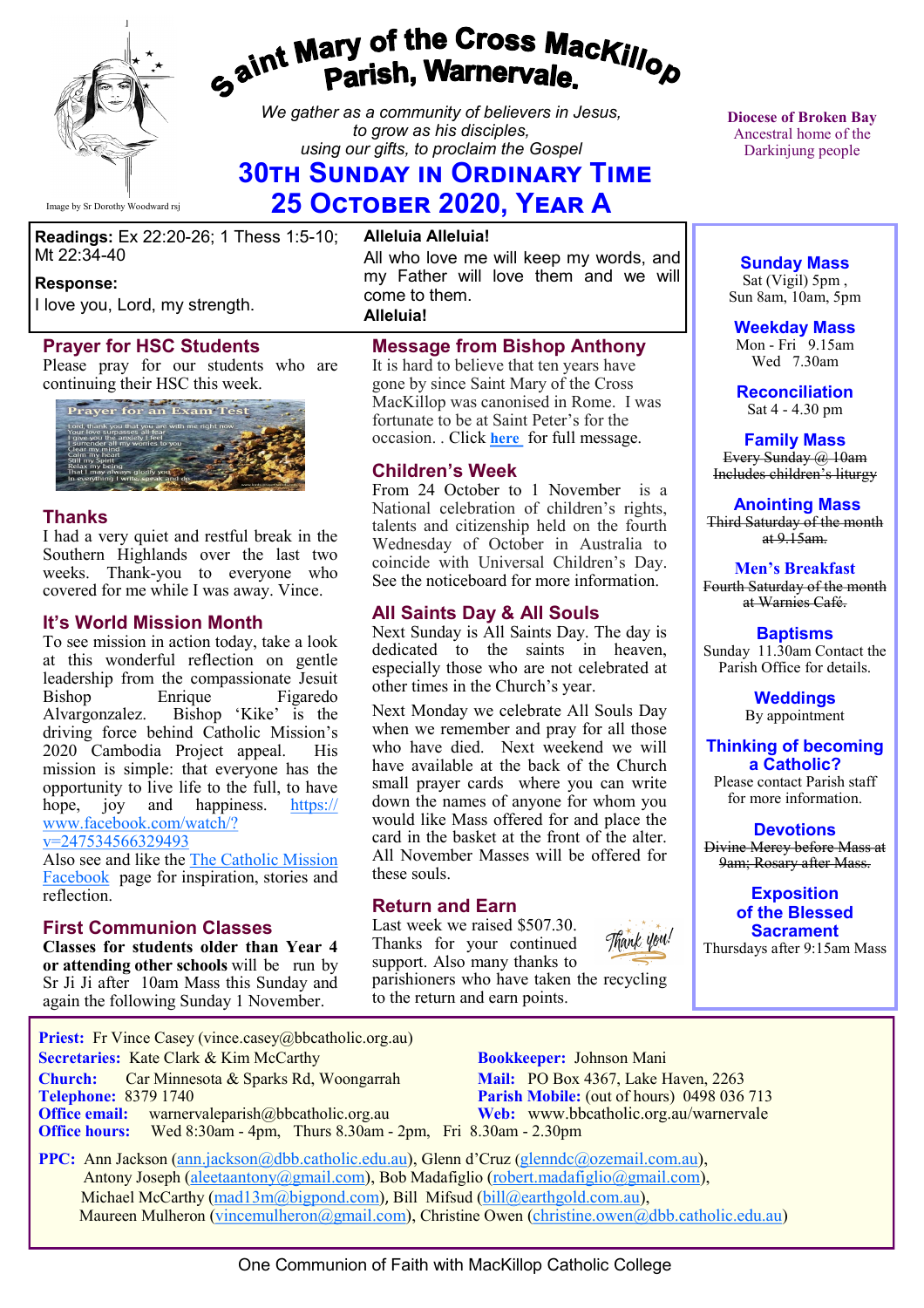## **Broken Bay News**

The October issue celebrates one year since Bishop Anthony Randazzo's appointment as the fourth Bishop of Broken Bay, as well as testimonies from our seminarians on their next steps in their journey to priesthood, CatholicCare's services for domestic violence and the Social Justice Statement for 2020-21 on Mental Health. The digital version is available at

[https://issuu.com/bbcatholic/docs/](https://bbcatholic.us8.list-manage.com/track/click?u=466af249e088db70ab864d088&id=908cf576b3&e=e312df0f80)

brken bay news october 2020 issue [207](https://bbcatholic.us8.list-manage.com/track/click?u=466af249e088db70ab864d088&id=908cf576b3&e=e312df0f80)

Printed copies are available at the church door.

#### **Social Justice It's Real Cost for All of Us**

The Productivity Commission estimates that the cost of mental ill-health and suicide is between \$43 and 51 billion each year and that there is an additional cost of \$130 billion per annum associated with diminished health and reduced life expectancy. These costs will increase as Australia responds to the pandemic.

But the real cost of mental illness is far more than economic. It is felt in the stigma and discrimination experienced by the most vulnerable – being labelled, shunned, denied support, or not even being recognised. This denies a person's human dignity and their right to live life to the full. It is a rejection of the gifts that they have to offer and their membership in the Body of Christ.

People living with mental illness can be judged incompetent and denied opportunities for advancement in the workplace. They also suffer greater

discrimination when seeking employment, renting accommodation and purchasing insurance.

Stigma undermines self-esteem, the treatment of ill-health, and the process of recovery.

**Our next meeting is on 17 November at 2.30 pm. All are welcome.**

*Social Justice Committee*  holic Social Just *Warnervale Catholic Church* **[www.marymackillopsocialjustice.word](http://www.marymackillopsocialjustice.wordpress.com) [press.com](http://www.marymackillopsocialjustice.wordpress.com)**

#### **Catholicism**

After this course was enjoyed several years ago, we will be presenting it again. Continuing on Monday 26 October at 7pm and continuing on successive Mondays over the next nine weeks.

The series explores the whole faith in light of the Transcendental Virtues – Truth, Goodness and Beauty. The beauty of the filming makes these very attractive, visible and presents examples from all around the world. Bishop Barron's commentary illustrates the points very well. You will be most welcome to attend any or all sessions.

Any questions, call Terry Pate 0408 973 316.

# **DIVINEAUSTRALASIA** *BRENOVATION* LAUNCH EVENT

The DR Ministry began through the success of the 2014 book *Divine Renovation* by Fr James Mallon about his experiences at St Benedict's Parish in Halifax, Nova Scotia, Canada.

The lunch of DR Australasia, a regional branch of the Divine Renovation Ministry, will take place online this

**Saturday 24 Oct, 9:30am – 11am**. Fr James Mallon will participate live, addressing the topic of "Casting a Vision for DR Australasia." [Please click here to](https://bbcatholic.us8.list-manage.com/track/click?u=466af249e088db70ab864d088&id=e2bb102352&e=e312df0f80)  [register.](https://bbcatholic.us8.list-manage.com/track/click?u=466af249e088db70ab864d088&id=e2bb102352&e=e312df0f80) The new webpage can be<br>accessed here: https:// accessed [divinerenovation.org/australasia](https://bbcatholic.us8.list-manage.com/track/click?u=466af249e088db70ab864d088&id=9e15ee5761&e=e312df0f80)

## **Coronavirus restrictions**

The **number of people** permitted to attend a church service is **100.** 

**All other restrictions continue** for hygiene and social distancing. Please **use hand sanitiser** and **keep 1.5 metres apart** when entering and leaving the church, when queuing for communion and when chatting before and after Mass. We are all encouraged to **wear a mask**  when visiting the church.

**Sign in sheets for Mass** are in the two folders in the breezeway. Please ensure you are signing in for the Mass you are attending.

The sign in sheet for **visits to the church**  are on the table at the back of the church. Please ensure the date and time are also recorded.

#### **This WeeK**

**Monday 26 October** 9:15am Mass Fr Vince

**Tuesday 27 October** 9:15am Mass Fr Vince

**Wednesday 28 October St Simon & St Jude** 7:30am Mass Fr Vince 9:15am Mass Fr Vince

**Thursday 29 October** 9:15am Mass Fr Vince

**Friday 30 October** 9.15am Mass

**Saturday 31 October** 4pm Reconciliation Fr Vince 5pm Mass Fr Vince

**Sunday 1 November All Saints** 8am Mass Fr Carmelo 10am Mass Fr Vince 5pm Mass Fr Vince 7pm Syro Malabar Mass Fr Bineesh

#### **St Mary of the Cross**

We still have commemorative rosary beads to celebrate The  $10<sup>th</sup>$  anniversary of the canonisation of St Mary of the Cross MacKillop available in the piety stall

You can purchase them for the cost price of \$30, proceeds go to aid the church in need. Money can be placed in the box in the wall outside the Blessed Sacrament Chapel.

#### **Leadership for Mission Program for young women**

A joint initiative of the Australian Catholic Bishop's Conference and the Australian Catholic University, this postgraduate program is offered for women aged 25-35.

Applications close 30 October. Further details can be [found here.](https://bbcatholic.us8.list-manage.com/track/click?u=466af249e088db70ab864d088&id=e30b1d27a6&e=e312df0f80) 

#### **Office Accommodation for Lease**

**Caroline Chisholm Centre Catholic Diocese of Broken Bay-Pennant Hills.**

- Level 7, modern/air con
- . Includes meeting rooms
- See notice board for details

Call Philip Greenwood 8379 1671 philip.greenwood@bbcatholic.org.au

Please remember our sick: Mary Monaghan, Kathy Outlaw, Finn McConnon, Amelia Wenn, Mary Swift, John Ledger, Marites Lawry, Terry Hardman, Tracey Mulheron, Ursula Barker, Anna Savia, Helen Elliot.

Deceased: Judy Powell, George Kaifa, Bobby Fardy, Francis Rooney, John Paul, Joel Dark, Maureen Casey, Margot Beckett, Fred Butterfield, Darrell Travis, Dorothy McGinlay, Brian Shanks, Mary Kelly, Anne Bonnici.



Mass Intentions: Leo & Dominic Galea, Carmel Borg, Leah & Jessica Carroll, Tricia, Kylie, Amelia & Rebecca, Joan Firmstone, Ruben Nunez, Dulce Gica, George Pantos, Peter & Frank Walsh.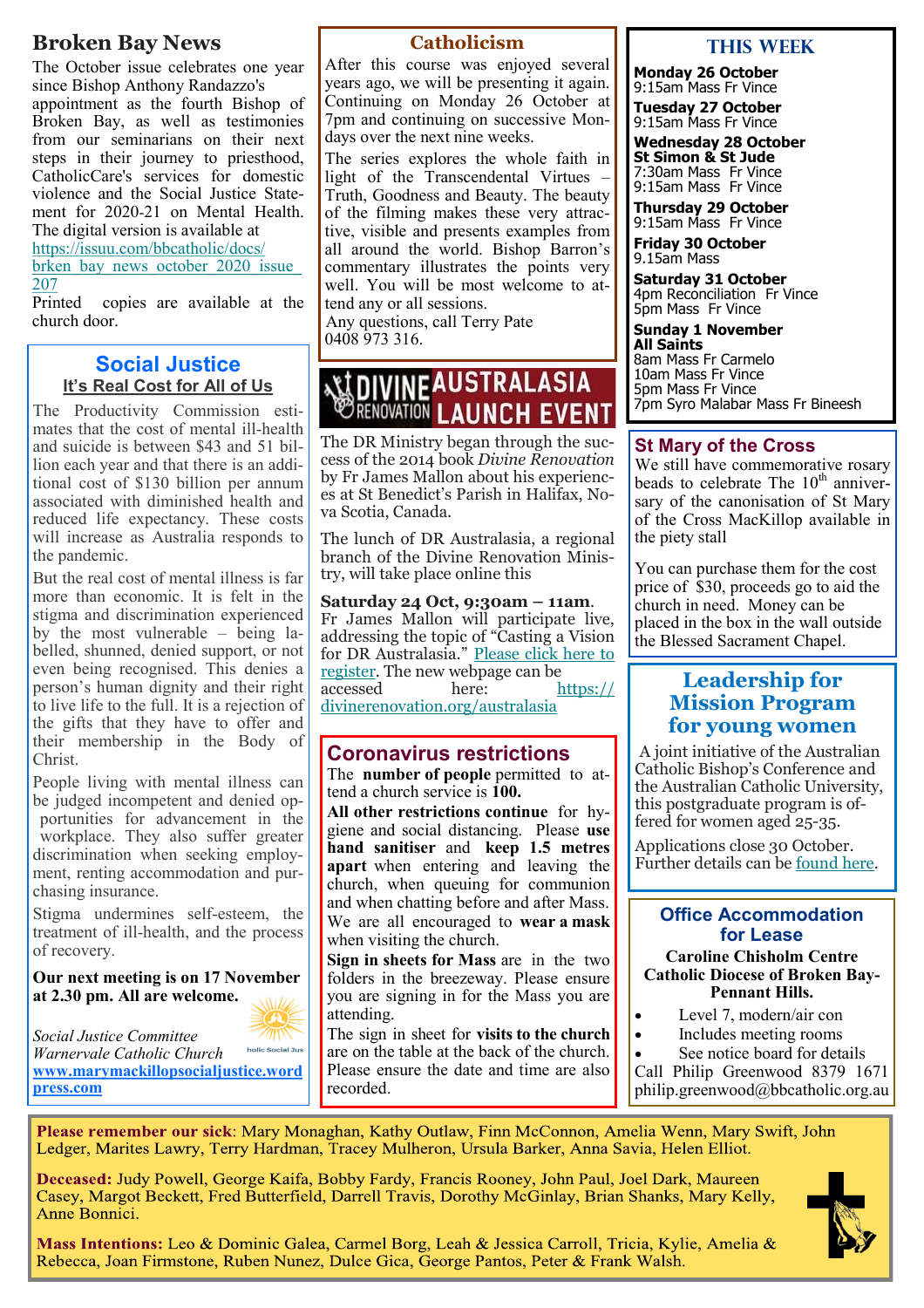# Readings at Mass

#### **First reading Exodus 22:20-26**

## **If you are harsh with the widow or the orphan, my anger will rage against you.**

The Lord said to Moses, 'Tell the sons of Israel this, "You must not molest the stranger or oppress him, for you lived as strangers in the land of Egypt. You must not be harsh with the widow, or with the orphan; if you are harsh with them, they will surely cry out to me, and be sure I shall hear their cry; my anger will flare and I shall kill you with the sword, your own wives will be widows, your own children orphans.

"If you lend money to any of my people, to any poor man among you, you must not play the usurer with him; you must not demand interest from him.

"If you take another's cloak as a pledge, you must give it back to him before sunset. It is all the covering he has; it is the cloak he wraps his body in; what else would he sleep in? If he cries to me, I will listen, for I am full of pity."

The word of the Lord

# **Responsorial Psalm Psalm 17:2-3, 47, 51**

#### R **I love you , Lord my strength.**

I love you, Lord my strength, my rock, my fortress, my saviour. My God is the rock where I take refuge; my shield, my mighty help, my stronghold. The Lord is worthy of all praise: When I call I am saved from my foes.

Long life to the Lord, my rock! Praised be the God who saves me. He has given great victories to his king and shown his love for his anointed.  $R$